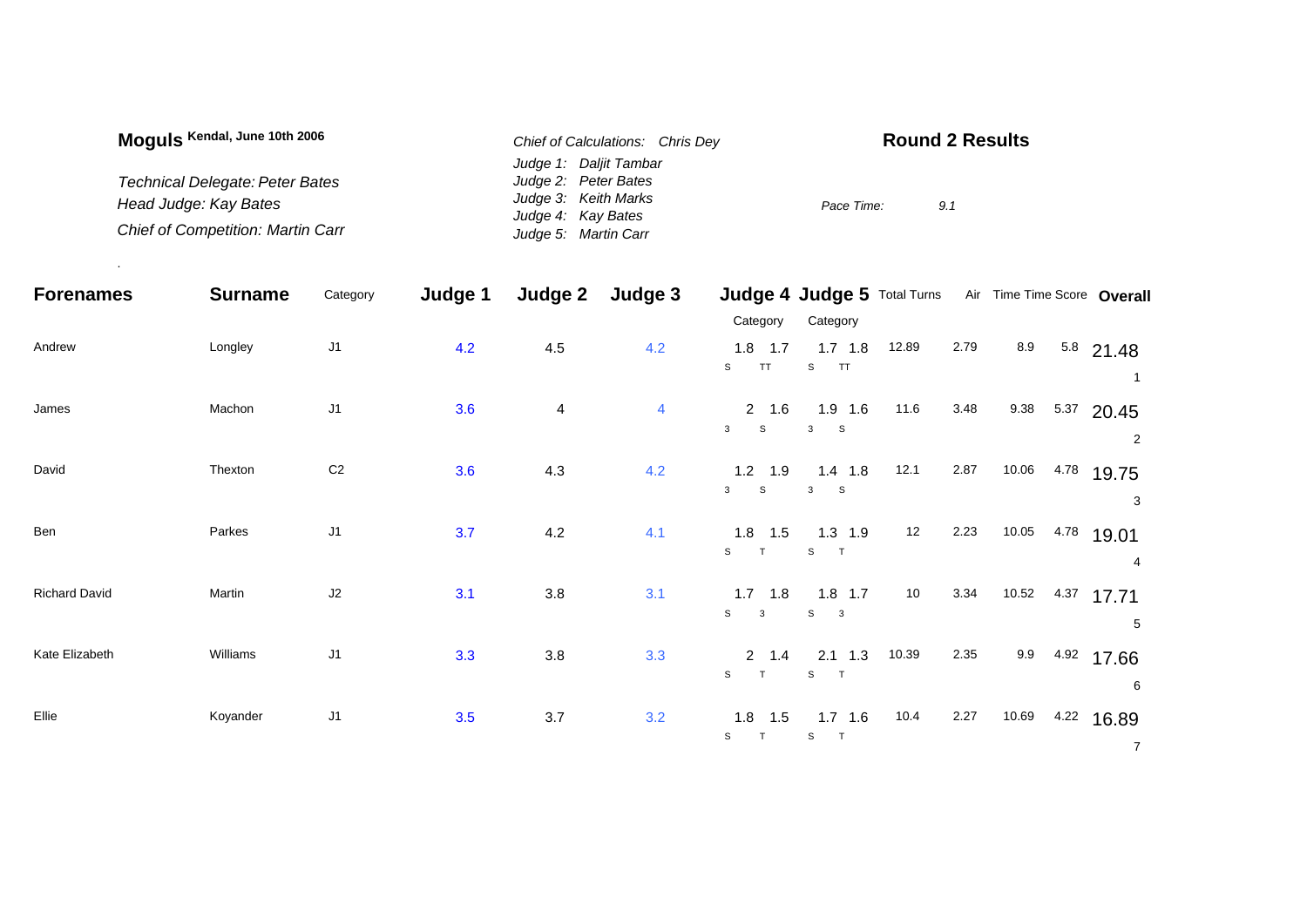| <b>Forenames</b> | <b>Surname</b> | Category       | Judge 1      | Judge 2 | Judge 3 |                                           | Judge 4 Judge 5 Total Turns |      |      | Air Time Time Score Overall |      |                          |
|------------------|----------------|----------------|--------------|---------|---------|-------------------------------------------|-----------------------------|------|------|-----------------------------|------|--------------------------|
|                  |                |                |              |         |         | Category                                  | Category                    |      |      |                             |      |                          |
| Jack T           | Smith          | J <sub>1</sub> | $\mathbf{3}$ | 3.4     | 3.1     | $1.5$ 1.3<br>$\mathsf{s}$<br>$\mathsf{T}$ | $1.4$ 1.5<br>$\mathsf{s}$   | 9.5  | 1.96 | 9.35                        |      | 5.4 16.86                |
|                  |                |                |              |         |         |                                           |                             |      |      |                             |      | 8                        |
| James            | Woods          | C <sub>2</sub> | 3.3          | 3.5     | 2.8     | 1.8<br>1.8                                | $1.8$ 1.6                   | 9.6  | 3.25 | 10.99                       | 3.96 | 16.81                    |
|                  |                |                |              |         |         | T<br>$\mathbf{3}$                         | $T \qquad 3$                |      |      |                             |      | 9                        |
| Heather          | Thexton        | J <sub>1</sub> | 2.9          | 3.4     | 2.9     | 20.9<br><b>TT</b><br>S                    | 20.8<br>S<br>TT             | 9.19 | 2.17 | 10.45                       | 4.43 | 15.79<br>10              |
| Matthew          | Garvey         | J <sub>1</sub> | 2.3          | 2.8     | 2.6     | 1.2<br>S<br>M                             | $1.3$ 1.1<br>S M            | 7.69 | 1.63 | 8.9                         |      | $5.8$ 15.12<br>11        |
| Ryan             | Kaye           | C <sub>2</sub> | 2.7          | 3.3     | 2.8     | 1.5<br>1.3<br>T.<br>S                     | $1.1$ 1.4<br><sub>S</sub>   | 8.8  | 1.82 | 10.96                       | 3.98 | 14.60<br>12 <sup>°</sup> |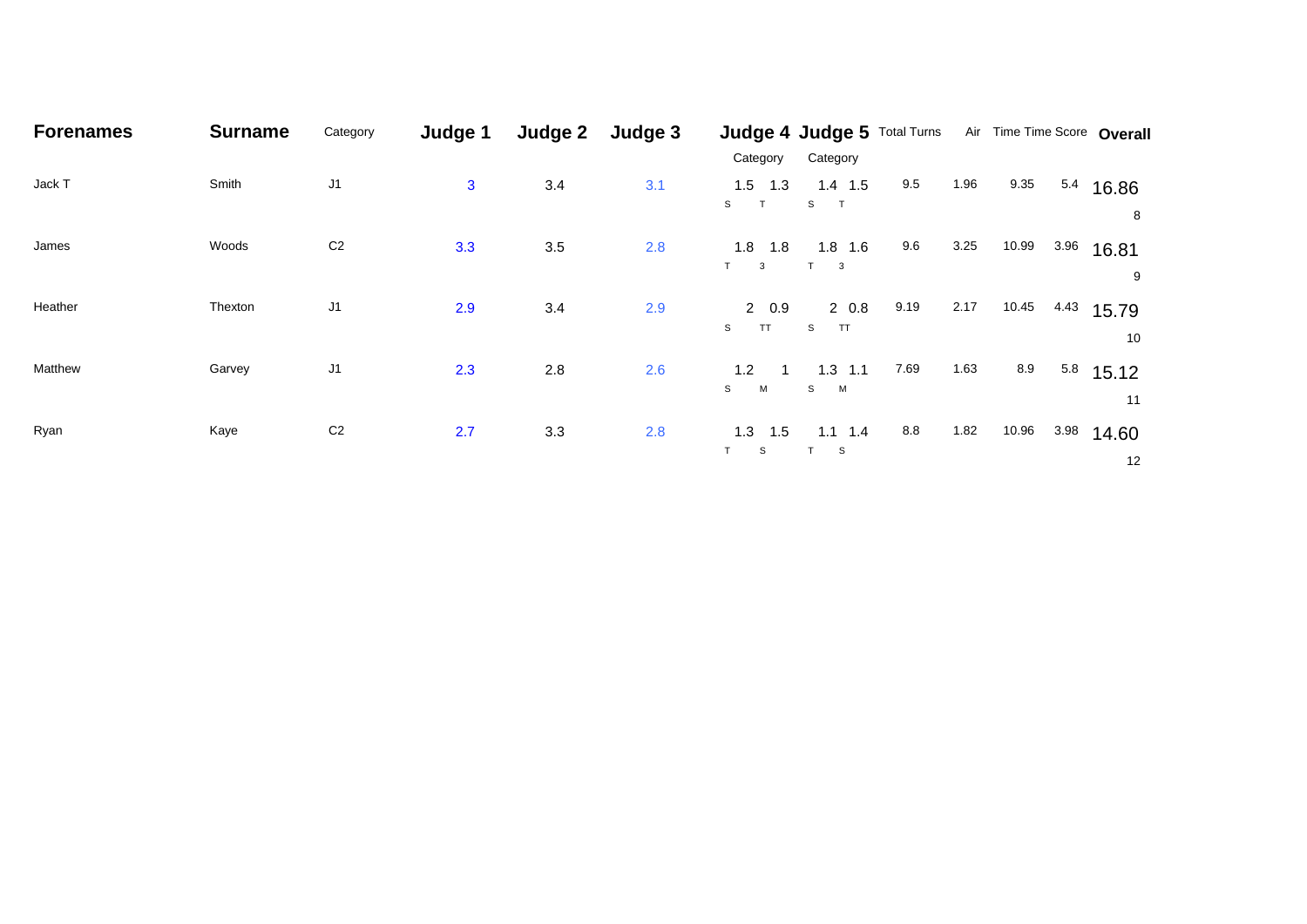| Moguls Kendal, June 10th 2006            | Chief of Calculations: Chris Dev | <b>Round 1 Results</b> |     |  |  |  |
|------------------------------------------|----------------------------------|------------------------|-----|--|--|--|
|                                          | Judge 1: Daljit Tambar           |                        |     |  |  |  |
| Technical Delegate: Peter Bates          | Judge 2: Peter Bates             |                        |     |  |  |  |
| Head Judge: Kay Bates                    | Judge 3: Keith Marks             |                        |     |  |  |  |
|                                          | Judge 4: Kay Bates               |                        |     |  |  |  |
| <b>Chief of Competition: Martin Carr</b> | Judge 5: Martin Carr             | Pace Time:             | 9.1 |  |  |  |

.

| <b>Names</b>         |          | Category       |                         | Turns J1-3 |     |                                           | Total Turns and Air<br><b>Air J4-5</b>              |       |       | Time in Sec and Scor |      | <b>Overall</b> |                 |
|----------------------|----------|----------------|-------------------------|------------|-----|-------------------------------------------|-----------------------------------------------------|-------|-------|----------------------|------|----------------|-----------------|
|                      |          |                |                         |            |     |                                           | Jump Categor                                        |       |       |                      |      |                |                 |
| Andrew               | Longley  | J1             | 4.3                     | 4.5        | 4.1 | 1.9<br>$\overline{1}$<br>S<br><b>TT</b>   | $1.6$ 0.8<br>TT<br>S                                | 12.9  | 2.03  | 9.11                 | 5.61 | 20.54          | $\overline{1}$  |
| James                | Machon   | J1             | 3.5                     | 4          | 4.2 | $1.7$ 1.9<br>3<br>$\mathbb S$             | $\overline{\phantom{0}}$<br>1.6<br>$\mathsf S$<br>3 | 11.7  | 3.36  | 9.66                 | 5.13 | 20.19          | $\overline{2}$  |
| Ben                  | Parkes   | J1             | 4.1                     | 4.3        | 4   | $1.7$ 1.7<br>$\mathsf{s}$<br>$\mathsf{T}$ | $1.6$ 1.7<br>S<br>$\top$                            | 12.39 | 2.29  | 9.71                 | 5.08 | 19.76          | $\mathbf{3}$    |
| David                | Thexton  | C <sub>2</sub> | 3.6                     | 3.7        | 3.6 | $1.4$ 1.9<br>3<br>S                       | $1.5$ 2<br>$\mathbf{s}$<br>3                        | 10.9  | 3.13  | 9.58                 | 5.2  | 19.23          | 4               |
| <b>Richard David</b> | Martin   | J2             | $\overline{\mathbf{4}}$ | 3.5        | 3.6 | $1.7$ 1.4<br>S<br>$\mathbf{3}$            | $1.5$ 1.5<br>S<br>$\overline{\mathbf{3}}$           | 11.1  | 2.88  | 10.37                | 4.5  | 18.48          | $5\phantom{.0}$ |
| Jack T               | Smith    | J1             | 3.5                     | 4          | 3.4 | $1.4$ 1.7<br>S<br>T                       | $1.5$ 1.9<br>S<br>T                                 | 10.9  | 2.22  | 9.56                 | 5.22 | 18.34          | 6               |
| Kate Elizabeth       | Williams | J1             | 3.2                     | 3.9        | 3.2 | $1.8$ 1.6<br>S<br>T                       | $1.9$ 1.7<br>S<br>$\top$                            | 10.3  | $2.4$ | 9.95                 | 4.87 | 17.57          | $\overline{7}$  |
| James                | Woods    | $\mbox{C2}$    | 3.3                     | 3.5        | 3.4 | $1.6$ 1.2<br>T<br>3                       | $1.8$ 1.5<br>T<br>$\mathbf{3}$                      | 10.19 | 2.76  | 10.26                | 4.6  | 17.55          | 8               |
| Ellie                | Koyander | J1             | 3.5                     | 3.6        | 3.5 | $1.3$ 1.4<br>S<br>T                       | $1.4$ 1.5<br>S T                                    | 10.6  | 1.92  | 10.63                | 4.27 | 16.79          | 9               |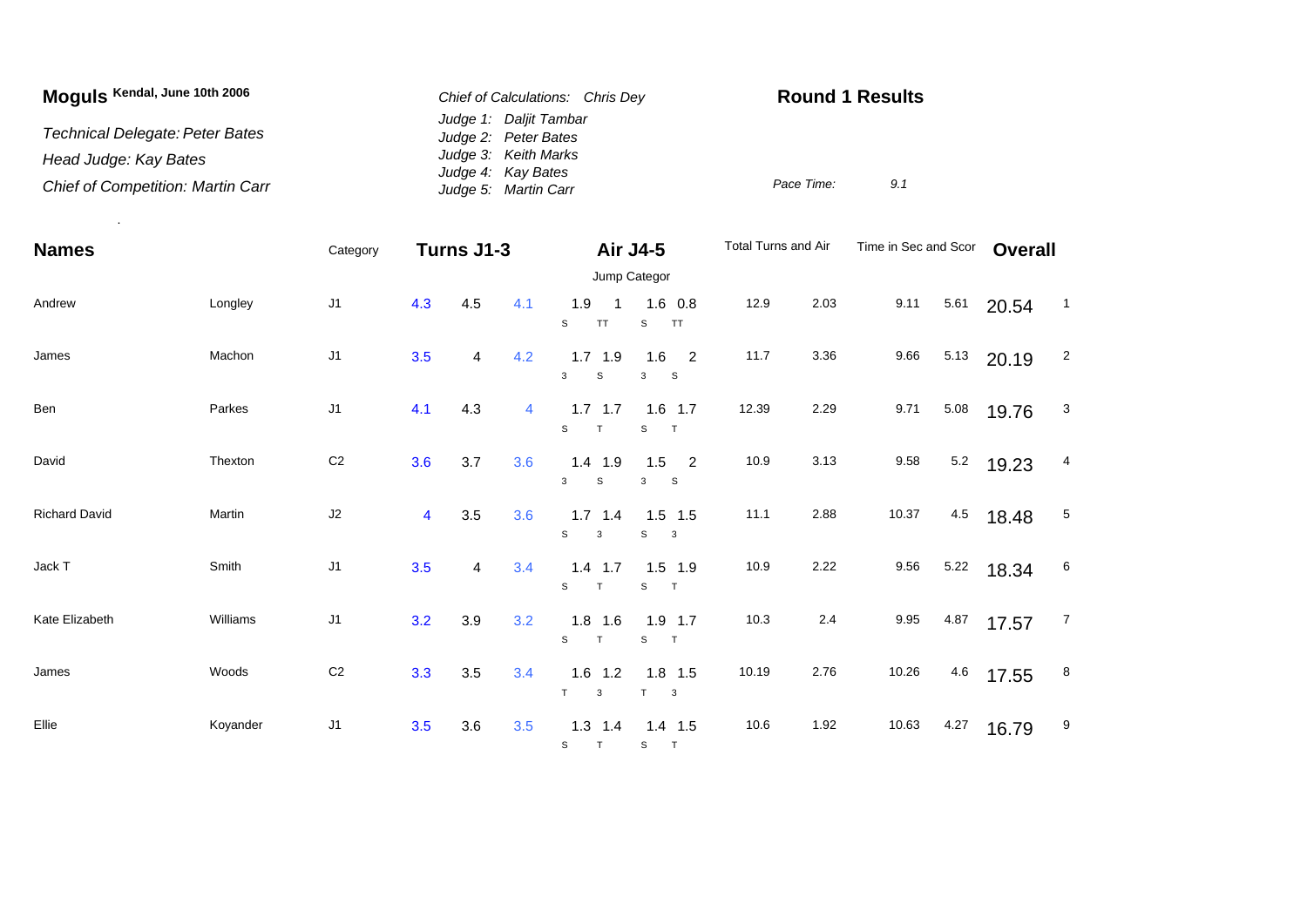| <b>Names</b> |                  | Category       |                | Turns J1-3     |              | <b>Air J4-5</b><br>Jump Categor            |                                                            | Total Turns and Air |         | Time in Sec and Scor |         | <b>Overall</b> |    |
|--------------|------------------|----------------|----------------|----------------|--------------|--------------------------------------------|------------------------------------------------------------|---------------------|---------|----------------------|---------|----------------|----|
| Heather      | Thexton          | J1             | 2.5            | 3.5            | 3.1          | $1.9$ 1.4<br>$\mathsf{s}$<br>$\top$        | $2.1$ 1.3<br>${\tt S}$<br>T                                | 9.1                 | 2.31    | 10.87                | 4.06    | 15.47          | 10 |
| Ryan         | Kaye             | $\mathsf{C}2$  | 2.2            | 3.1            | 2.6          | $1.3$ 1.4<br>T<br>$\mathsf S$              | $1.2$ 1.3<br>T<br>$\mathsf S$                              | 7.9                 | 1.79    | 11.07                | 3.89    | 13.58          | 11 |
| Matthew      | Garvey           | $\sf J1$       | 2.2            | 1.7            | 2.2          | $0.5$ 0.4<br>$\mathbb S$<br>M              | $0.8\ 0.6$<br>S<br>M                                       | 6.1                 | $0.8\,$ | 8.74                 | 5.94    | 12.84          | 12 |
| Alexandra L  | Houston          | C <sub>1</sub> | 2.4            | 2.2            | 2.4          | 1.4<br>$\overline{1}$<br>$\mathsf{s}$<br>T | $1.4$ 0.9<br>$\mathsf{s}$<br>T                             | $\overline{7}$      | 1.62    | 10.89                | 4.05    | 12.67          | 13 |
| Peter        | Speight          | $\mathsf{C}2$  | 2.1            | 2.1            | 1.6          | 1<br>-1<br>S<br>M                          | $\overline{1}$<br>1<br>$\mathbb S$<br>M                    | 5.8                 | 1.42    | 9.39                 | 5.37    | 12.59          | 14 |
| Anthony      | Woollcombe       | J1             | 2.5            | 2.4            | 2.3          | 1.4<br>0<br>S<br>$\mathbf 0$               | 1.3<br>$\overline{0}$<br>S<br>$\overline{\mathbf{0}}$      | $7.2\,$             | 0.95    | 10.53                | 4.36    | 12.51          | 15 |
| Joe          | Hides            | C <sub>1</sub> | $\overline{2}$ | 2.3            | 2.5          | $1.5$ 1.1<br>S<br>$\top$                   | 1.4<br>$\overline{\phantom{0}}$ 1<br>$\mathbb S$<br>$\top$ | $6.8\,$             | 1.72    | 11.26                | 3.72    | 12.24          | 16 |
| Hannah J     | Handford-Styring | Mi             | 2.3            | $\overline{c}$ | 2.2          | $0.5\,$<br>T<br>$\mathsf S$                | $0.7\quad 0.8$<br>T<br>$\mathsf{s}$                        | $6.5\,$             | 1.03    | 11.06                | $3.9\,$ | 11.43          | 17 |
| Rory         | Flindall         | $\mathsf{C}2$  | 1.5            | 1.8            | 1.8          | $1.4$ 0.9<br>S<br>T                        | $1.4$ 0.7<br>S<br>T                                        | 5.09                | 1.52    | 10.36                | 4.51    | 11.12          | 18 |
| Peter        | Bevan            | C <sub>1</sub> | 1.5            | 1.5            | $\mathbf{1}$ | $1 \t0.8$<br>S<br>D                        | $0.9$ 0.5<br>S<br>D                                        | 4                   | 1.13    | 8.83                 | 5.86    | 10.99          | 19 |
| Robert       | Machon           | $\mathsf{C}2$  | 1.7            | 1.3            | 1.2          | 10.9<br>T<br>$\mathsf S$                   | $0.9\ 0.9$<br>T<br>$\mathsf S$                             | 4.2                 | 1.26    | 10.18                | 4.67    | 10.13          | 20 |
| Katie        | Summerhayes      | C <sub>1</sub> | 1.3            | 1.9            | 1.4          | $1.2 \quad 0.9$<br>T<br>S                  | 1.4<br>$\overline{\phantom{0}}$ 1<br>S<br>T                | 4.59                | 1.55    | 11.42                | 3.58    | 9.72           | 21 |